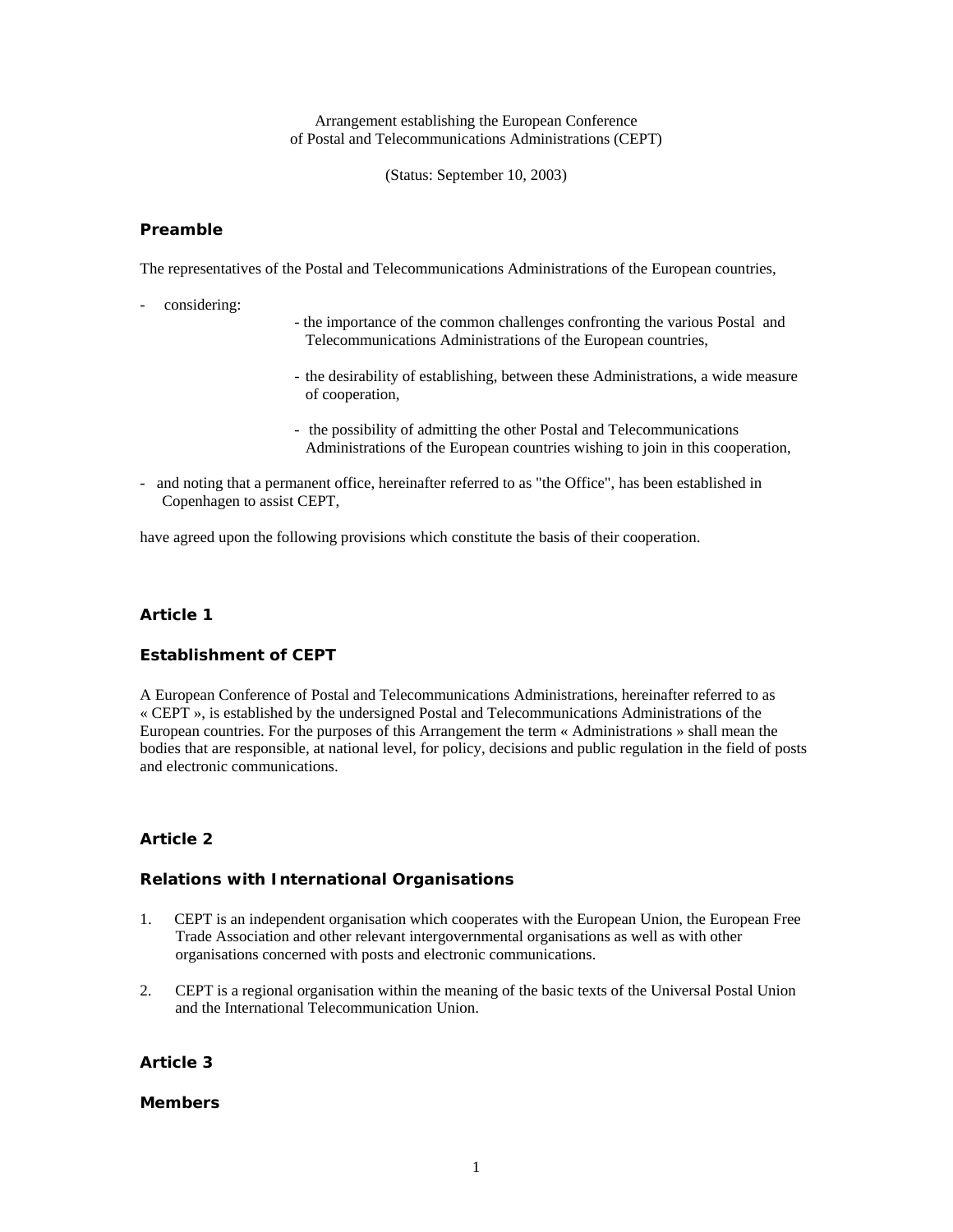- 1. Postal and Telecommunications Administrations of the European countries which are Members of the Universal Postal Union or Member States of the International Telecommunication Union may be Members of CEPT.
- 2. The decision to admit new Members shall be taken by a two-thirds majority of the Members.
- 3. Where the Postal and Telecommunications Administrations of a particular country are separate bodies, they shall be regarded as a single Member having only one vote. One of these may choose not to apply for membership of CEPT. If, however, it applies for admission at a later date, it shall be admitted without formality or delay.

# *Article 4*

## **Aims of CEPT**

- 1. The essential aims of CEPT shall be to strengthen relations between Members, to promote their cooperation and to contribute to creating a dynamic market in the field of European posts and electronic communications.
- 2. Its functions shall include in particular:
	- working out common views on the priorities and aims set in the field of posts and electronic communications;
		- examining, in a European context, public policy and appropriate regulatory issues regarding posts and electronic communications, including the use of radio spectrum;
	- promoting further European harmonisation, inter alia of the radio spectrum, with an emphasis on practical cooperation between European countries to help realise Europe-wide regulatory harmonisation;
	- establishing necessary contacts and cooperation with the European Commission, the Secretariat of the European Free Trade Association and European organisations and associations (industry, operators, users, consumers etc.) dealing with postal and electronic communications matters;
	- providing a forum for developing, adopting and promoting European common proposals in ITU and UPU, including contacts with regional organisations, as appropriate;
	- contributing to establish prospective views (scenarios) of the future regulatory environment, taking into account technology and market development.

# *Article 5*

# **Structure of CEPT**

- 1. Meetings of CEPT bring together the representatives of its Members.
- 2. CEPT shall deal in its Assembly with questions relating to the structure and running of the organisation.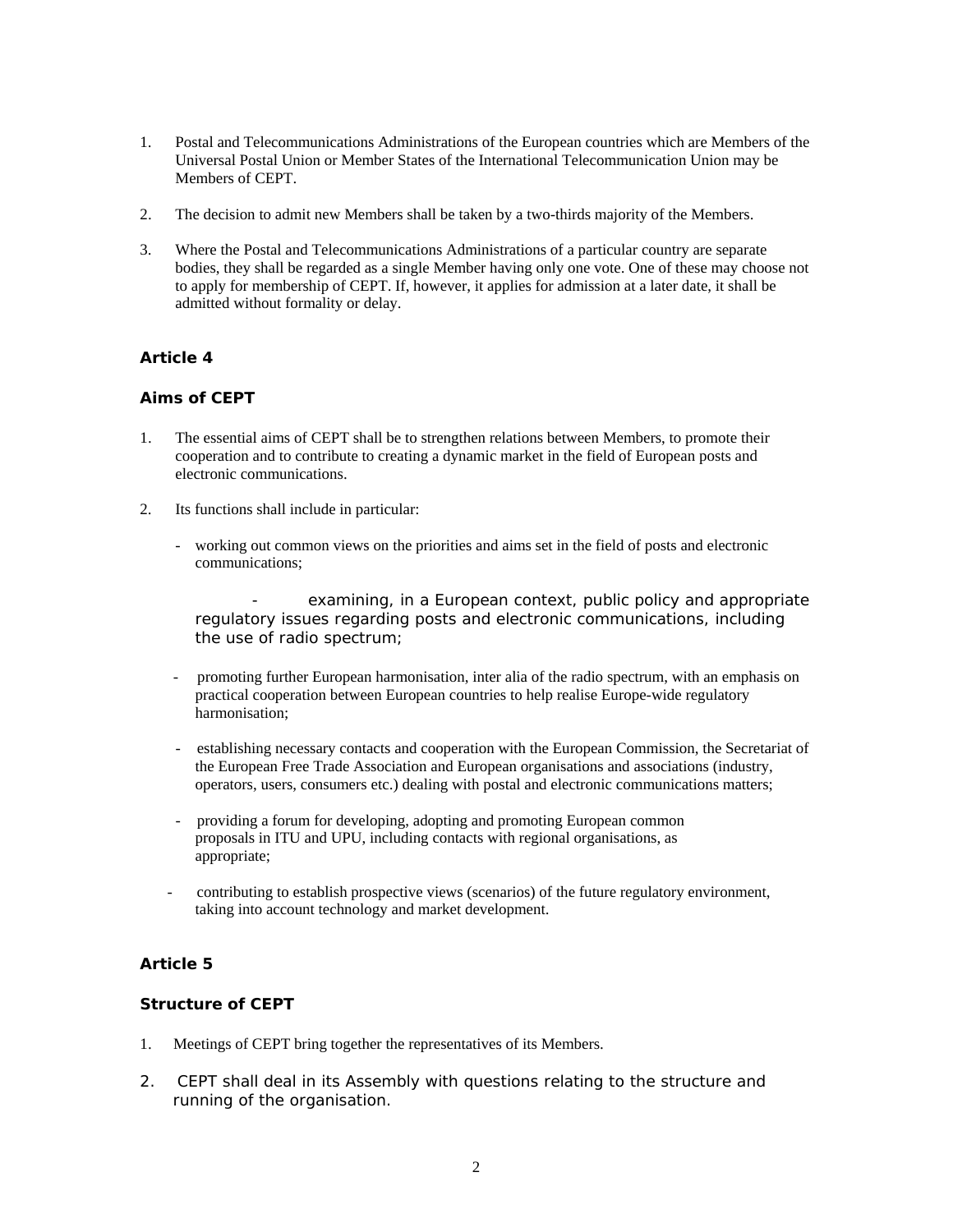3. The Assembly may establish Committees or other groups as necessary. The Committees and groups shall deal with questions falling within their responsibilities and the terms of reference as conferred upon them by the Assembly.

4. The Assembly shall establish the CEPT Rules of Procedure. The Committees shall adopt their own Rules of Procedure.

# *Article 6*

# **CEPT Assembly**

- 1. The Assembly shall adopt major policy and strategic decisions and recommendations within the posts and electronic communications sectors and adopt a Rolling Policy Agenda. It shall play an active role in the posts and electronic communications sector as a forum for strategic planning and decisionmaking. For this purpose the Assembly shall hold regular meetings to discuss and decide issues in the posts and electronic communications sector and resolve problems which cannot be resolved at a lower level. The Assembly may further, as appropriate, adopt Cooperation Agreements and issue guidelines for the work of the Committees.
- 2. The Assembly shall normally meet twice a year.
- 3. For decisions related to Article 12, a meeting shall only be valid if at least two thirds of the Members are represented. For all other decisions, a meeting shall be valid if at least 60% of the Members are represented. A Member may be represented by another, on the understanding that each Member can hold one proxy only.
- 4. Any Member may submit proposals or make suggestions which shall be discussed in the Assembly.

# *Article 7*

# **Presidency and Secretariat**

1. In the Assembly, CEPT shall designate the Presidency. Such designation shall be decided on at least one year prior to the designee taking office.

- 2. The Presidency shall exercise the chairmanship of, and provide the Secretariat for the Assembly. It shall prepare Assemblies and shall in the meantime ensure the continuity of any CEPT work at Assembly level.
	- 3. The Presidency may seek assistance from the Office.
- 4. The term of Presidency shall be one year.
- 5. The previous Presidency and the future Presidency shall assist in the activity of the current Presidency in a Troika in order to promote continuity of the functions of the Presidency. The previous Presidency and the future Presidency shall hold the offices of Vice Presidencies.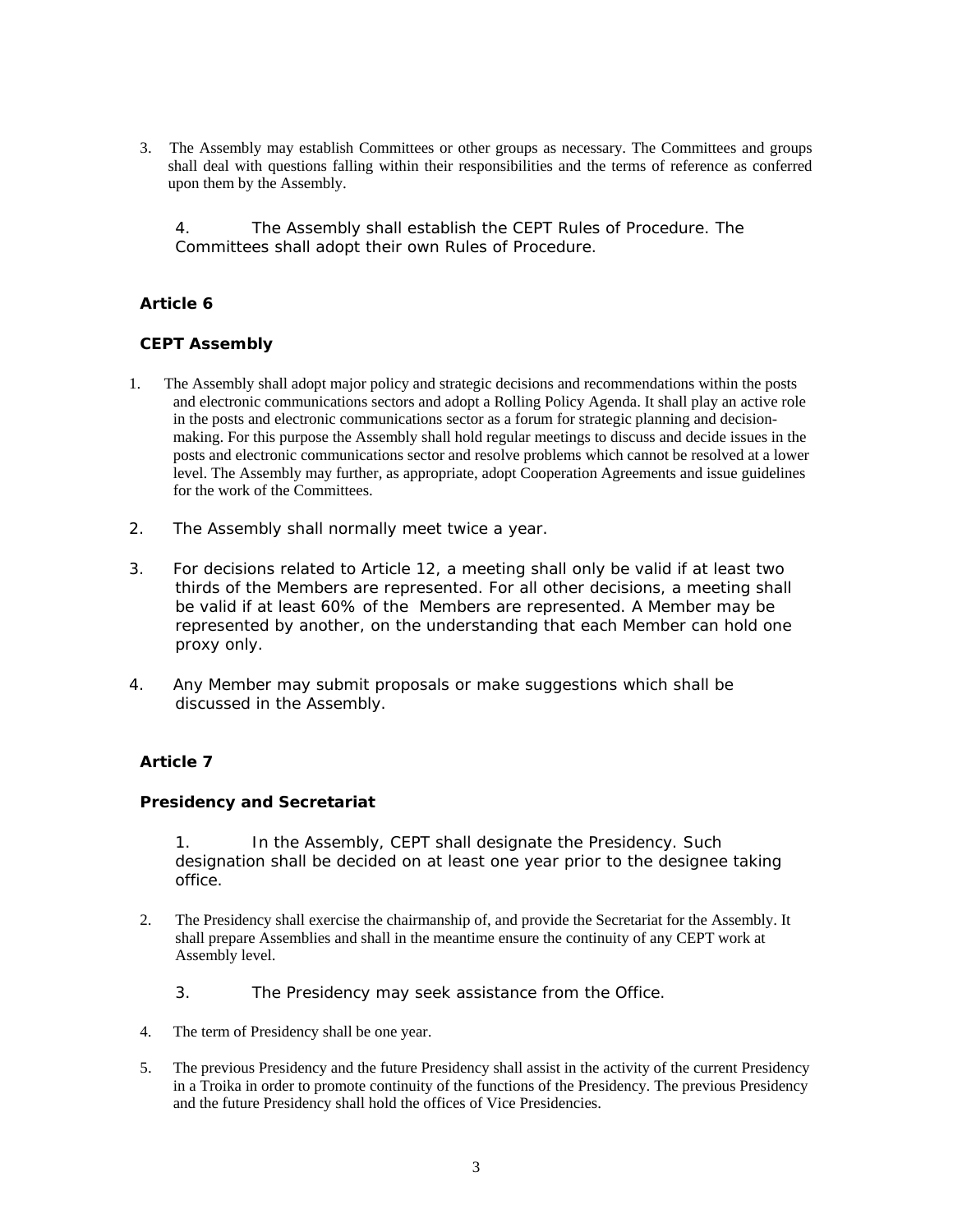6. The Presidency shall prepare the Rolling Policy Agenda in consultation with the Members, coordinate the preparation of the Activity report with the Committees, ensure the continuity of the CEPT work and be the primary representative of the CEPT in its relations with other organisations and entities, unless other arrangements are agreed upon.

# *Article 8*

### **Decisions**

1. **CEPT may** 

adopt recommendations, Members being free to assess the extent to which they may be applied;

- make special arrangements aimed at reaching more binding commitments;
- take decisions on the working of the organisation, which shall then be mandatory.
- 2. Action under (1) above shall be taken by the Committees within their own terms of reference and be subject to the provisions of Article 6 (1).
- 3. As a general rule, CEPT shall act by consensus, or failing this, by a simple majority of votes cast, except where this Arrangement provides otherwise or specific other provisions have been agreed by the CEPT Assembly or by the Committees, consistent with their own terms of reference.
- 4. Decisions shall be taken during meetings or by correspondence.
- 5. The provisions of this Article shall not affect any bilateral or multilateral arrangements, agreements, conventions etc. which bind Members vis-à-vis each other or third parties.

# *Article 9*

### **Languages**

- 1. The documents of the Assembly shall be drawn up in French, English and German, the French text prevailing. For contributions the original language prevails.
- 2. French, English and German may be used for discussions in the Assembly.
- 3. Other languages may also be used for discussions in the Assembly, so far as the facilities available to the Presidency permit.

# *Article 10*

### **Finances**

1. The Presidency shall bear the current costs of the Secretariat. The costs associated with the assistance referred to in Article 7 (3) shall be shared by all Members.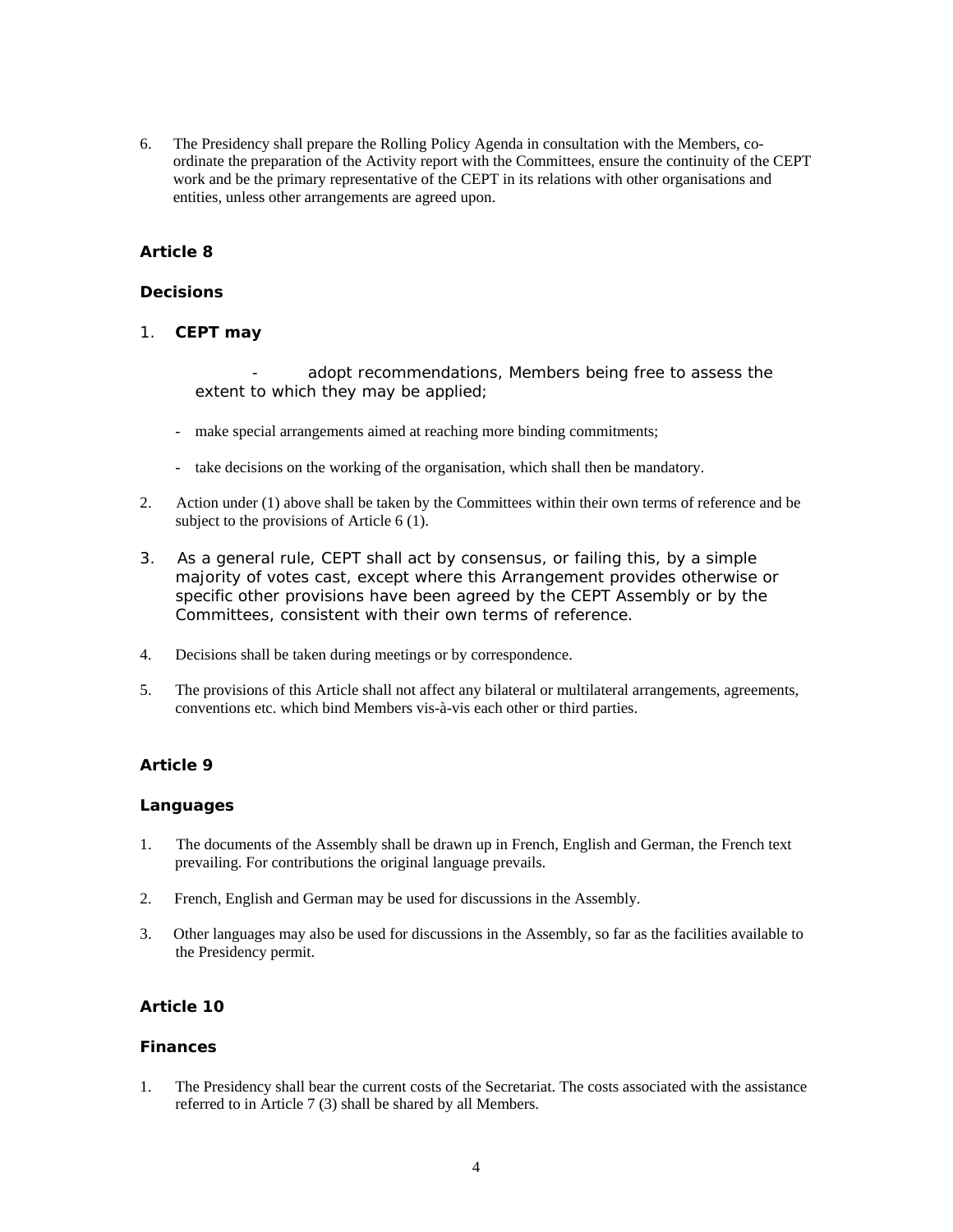- 2. Costs incurred for the Assembly meetings shall be borne jointly by all Members if so required by the Presidency.
- 3. Costs incurred for Committees and Working Groups meeting outside the Assembly meetings shall be borne by the host Administration.
- 4. Each Administration shall bear the travelling and subsistence expenses of its representatives.
- 5. For the apportionment of costs, Members shall be divided into six classes:
	- 25-share class 15-share class 10-share class 5-share class 2-share class 1-share class.
- 6. The contributions to the joint costs shall be charged to the Members with a term of payment. Delayed payments shall be subject to interest.
- 7. A default in payment of one year may entail the withdrawal of the right to vote and even of membership. The Assembly shall, on a case-by-case-basis, decide on the action to be taken, by a twothirds majority of the Members.

# *Article 11*

### **Entry into Force**

- 1. The present Arrangement shall enter into force as soon as it has been signed and confirmed by half of the Administrations having participated in the Constituent Meeting.
- 2. Confirmation shall be notified to the Swiss Postal and Telecommunications Administration, which shall at once inform the Administrations having participated in the Constituent Meeting.

# *Article 12*

### **Amendments**

- 1. Proposals for amendments to the present Arrangement shall be considered only at the request of at least one third of the Members.
- 2. A proposal for amendment shall be considered at the Assembly following the submission of the proposal.
- 3. Each decision on amendments to this Arrangement shall be taken by a two-thirds majority of the Members.

### *Article 13*

### **Notice of Termination**